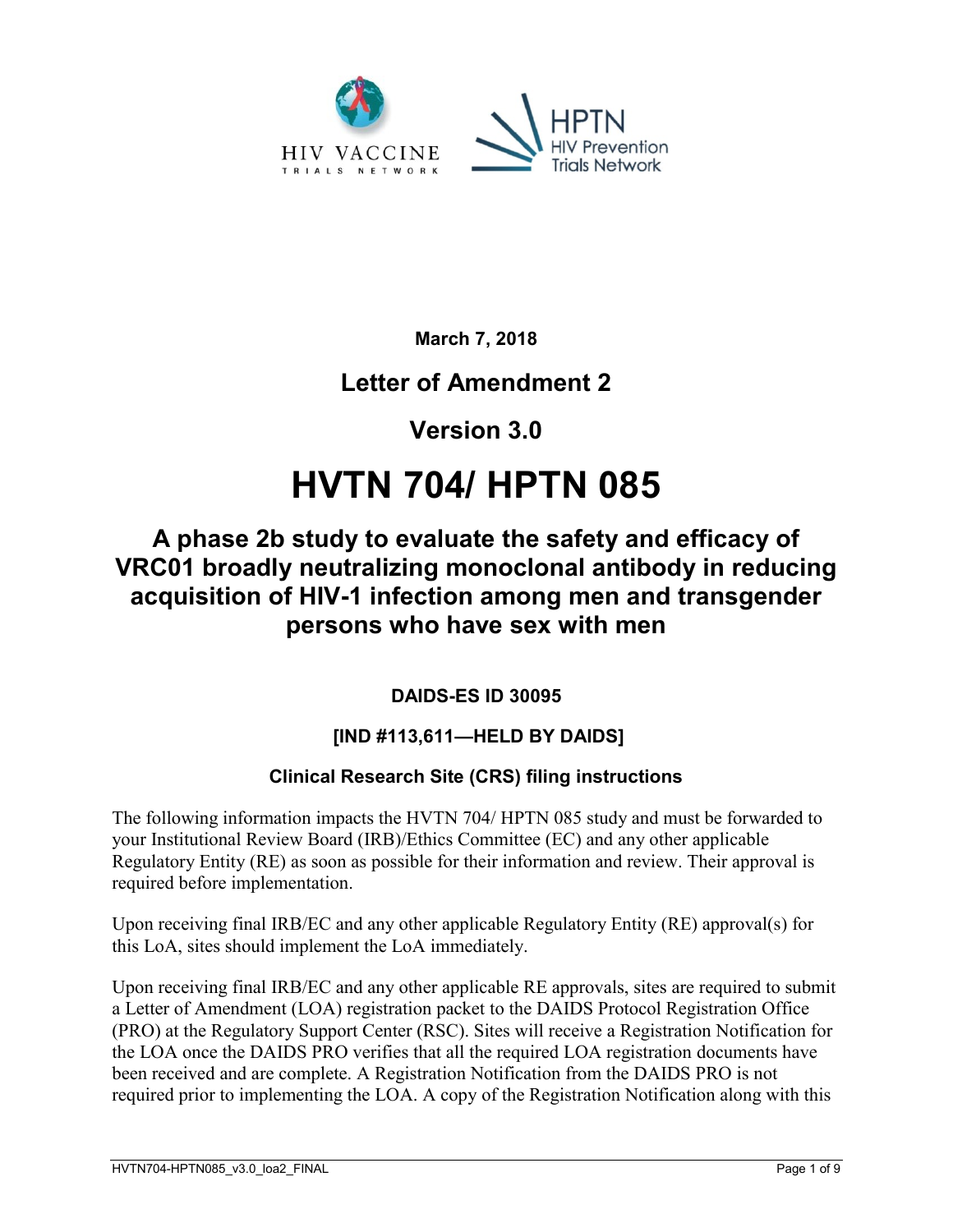letter of amendment and any IRB/EC correspondence should be retained in the site's regulatory files.

For additional information on the registration process and specific documents required for LOA registration, refer to the current version of the DAIDS Protocol Registration Manual.

The following information affects the sample informed consent. Your IRB/EC will be responsible for determining the process of informing study participants of the contents of this letter of amendment.

#### **List of changes**

- Item 1 [Corrected in Sections 6.3.1 and 6.3.3: IV bag/glass bottle labeling instructions.......](#page-1-0) 2
- Item 2 [Added in Appendices A and C: Broad regulatory agency access to participant](#page-2-0)  [study records...............................................................................................................](#page-2-0) 3

The changes described herein will be incorporated in the next version of Protocol HVTN 704/ HPTN 085 if it undergoes full protocol amendment at a later time.

#### <span id="page-1-0"></span>**Item 1 Corrected in Sections 6.3.1 and 6.3.3: IV bag/glass bottle labeling instructions**

Changes to the IV bag/glass bottle labeling instructions instituted in Clarification Memo 1 to protocol Version 3.0 were applied inconsistently across the study arms, thus threatening to unblind treatment assignments for some study participants. In addition, the revised labeling was inconsistent with information in the current Investigator's Brochure. For these reasons, the labeling instructions in Sections 6.3.1 and 6.3.3 of protocol Version 3.0 have been restored, as shown below (deletion shown by strikethrough; added text in **bold underline**).

#### **A Corrected in Section 6.3.1,** *VRC-HIVMAB060-00-AB (10mg/kg IV) - (Group 1)*

…The IV bag or IV glass bottle will be labeled with a DO NOT INFUSE after date and time as follows:

- o 24 hours if stored at 2°C to 8°C
- o 8 hours, including completion of infusion, if stored at controlled room temperature (**not to exceed 30°C** maximum 27°C)

Product may NOT be stored in direct sunlight.

…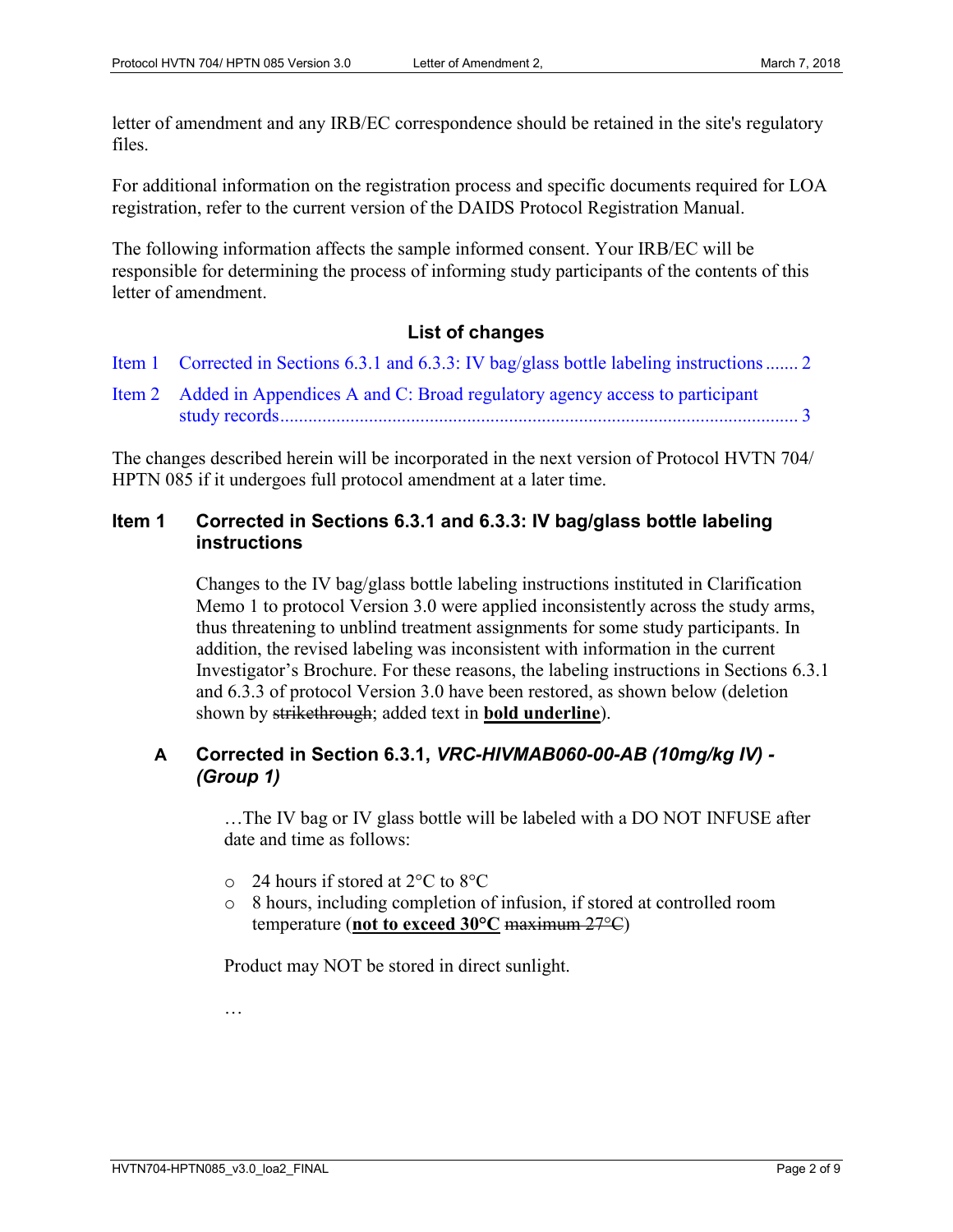#### **B Corrected in Section 6.3.3,** *Control for VRC01 (Group 3)*

… The IV bag or IV glass bottle will be labeled with a DO NOT INFUSE after date and time as follows:

- o 24 hours if stored at 2°C to 8°C
- o 8 hours, including completion of infusion, if stored at controlled room temperature (**not to exceed 30°C** maximum 27°C)

Product may NOT be stored in direct sunlight.

#### <span id="page-2-0"></span>**Item 2 Added in Appendices A and C: Broad regulatory agency access to participant study records**

For consistency with ICH E6 (R2) 4.8.10(n), notation has been added to Appendix A, *Sample informed consent form* (Items 14 and 22), and Appendix C, *Sample consent form for use of samples and information in other studies* (Item 11), that any regulatory agency that reviews clinical trials may have access to participant study records (added text in **bold underline**).

#### **A Revised in Appendix A, Item 14**

People who may see your information are:

- Researchers who use your stored samples and limited information for other research
- Government agencies that fund or monitor the research using your samples or information
- **Any regulatory agency that reviews clinical trials**
- The researcher's Institutional Review Board or Ethics Committee
- The people who work with the researcher

All of these people will do their best to protect your information. The results of any new studies that use your extra samples or information may be published. No publication will use your name or identify you personally.

#### **B Revised in Appendix A, Item 22**

Clinic staff will have access to your study records. Your records may also be reviewed by groups who watch over this study to see that we are protecting your rights, keeping you safe, and following the study plan. These groups include:

• The US National Institutes of Health, people who work for them, its study monitors, and its chosen South African representatives,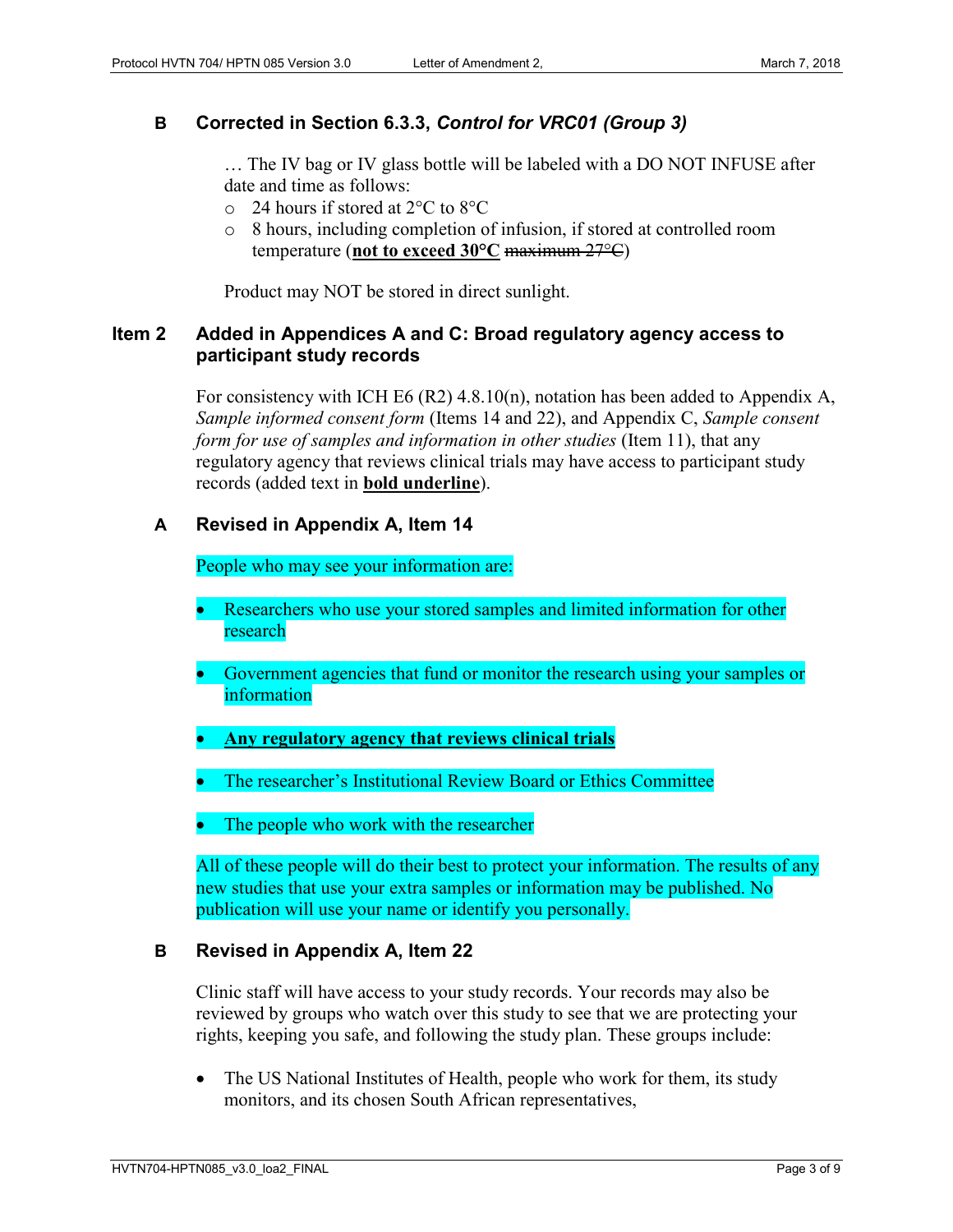- The US Food and Drug Administration,
- **Any regulatory agency that reviews clinical trials,**
- [Insert name of local IRB/EC],
- [Insert name of local and/or national regulatory authority as appropriate],
- The HVTN and HPTN and people who work for them,
- The US National Institutes for Allergy and Infectious Diseases Data and Safety Monitoring Board, and
- The US Office for Human Research Protections.

All reviewers will take steps to keep your records private.

#### **C Revised in Appendix C, Item 11**

People who may see your information are:

- Researchers who use your stored samples and limited information for other research
- Government agencies that fund or monitor the research using your samples or information
- **Any regulatory agency that reviews clinical trials**
- The researcher's Institutional Review Board or Ethics Committee
- The people who work with the researcher

All of these people will do their best to protect your information. The results of any new studies that use your extra samples or information may be published. No publication will use your name or identify you personally.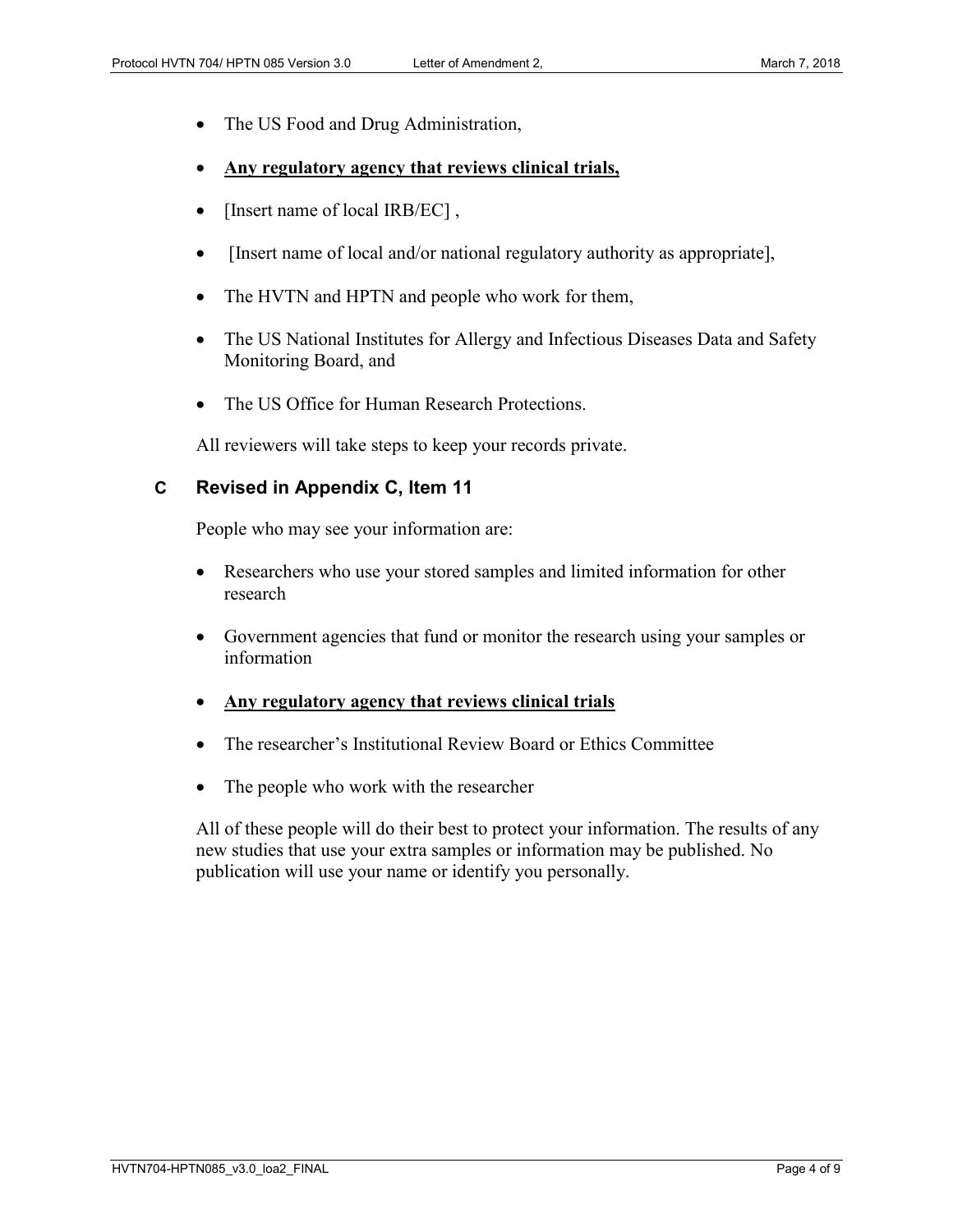#### **Protocol modification history**

Protocol modifications are made to HVTN protocols via clarification memos, letters of amendment, or full protocol amendments. HVTN protocols are modified and distributed according to the standard HVTN procedures as described in the HVTN Manual of Operations (MOP).

The version history of, and modifications to, Protocol HVTN 704/ HPTN 085 are described below.

#### **Date: March 7, 2018**

*Protocol version: Version 3.0 Protocol modification: Letter of Amendment 2*

Item 1 Corrected in Sections 6.3.1 and 6.3.3: IV bag/glass bottle labeling instructions

Item 2 Added in Appendices A and C: Broad regulatory agency access to participant study records

#### **Date: November 9, 2017**

*Protocol version: Version 3.0 Protocol modification: Clarification Memo 1*

Item 1 Clarified in Section 6, *Study product preparation and administration*: Sodium Chloride for Injection USP, 0.9% containers and volumes

#### **Date: August 29, 2017**

*Protocol version: Version 3.0 Protocol modification: Letter of Amendment 1*

- Item 1 Updated in Section 2.9.5, *Particle formation*, and Section 6.2, *Study product formulation*: Product description and formulation/handling instructions
- Item 2 Revised in Section 4.9.3, *Monitoring for futility to assess PE*: Futility to assess PE monitoring targets
- Item 3 Clarified in Section 5, *Selection and withdrawal of participants*: Eligibility determination
- Item 4 Updated: Division of AIDS Table for Grading the Severity of Adult and Pediatric Adverse Events
- Item 5 Corrected in Appendix D, *Tables of procedures (for sample informed consent form*): Procedures at week 80 for HIV-uninfected participants
- Item 6 Clarified in Appendices F through I: Assay locations, discard tubes not required, and blood draw totals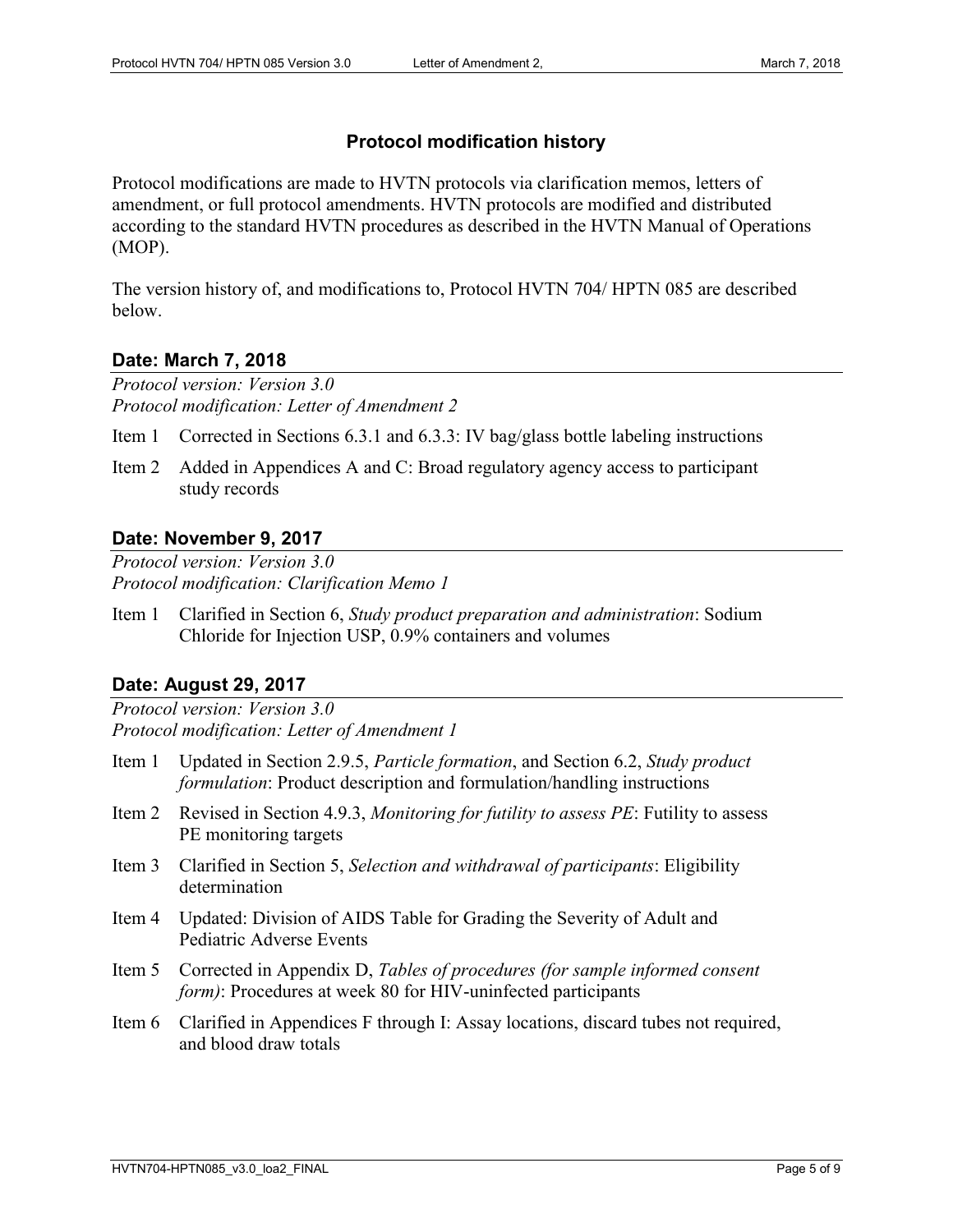Item 7 Added in Appendix M, *Schedule 4―Procedures at CRS for participants who discontinue infusions for reasons other than HIV infection*: Participant unblinding

Item 8 Added in Appendix J and M: Post-study confirmation of final HIV test results

#### **Date: June 15, 2017**

- *Protocol version: Version 3.0 Protocol modification: Full Protocol Amendment 2*
- Item 1 Revised: Study duration and participant follow-up
- Item 2 Updated in Section 1.1: Protocol team membership
- Item 3 Updated in Sections 2.9, 2.9.3, 2.9.4, and Appendix A: VRC01 clinical experience in HVTN 104
- Item 4 Revised in Section 4.9.3: *Monitoring for futility to assess PE*
- Item 5 Clarified in Section 5.1, *Inclusion criteria*: Transgender volunteer eligibility
- Item 6 Added in Section 5.1, *Inclusion criteria*: Hgb criterion adjustment for MTF transgender volunteers using feminizing hormones
- Item 7 Clarified in Section 5.2, *Exclusion criteria*: Tissue or organ transplantation exclusion criterion
- Item 8 Updated in Section 6.2, *Study product formulation*: VRC01 description and storage temperature
- Item 9 Revised in Sections 6.3 and 6.4: Holding times for study products after preparation
- Item 10 Updated in Section 6.4 and Appendix A: Minimum infusion time
- Item 11 Added in Section 6.4, *Administration*: In-line filter set requirement
- Item 12 Clarified in Section 6.4, *Administration*: IV bag temperature equilibration and label weight
- Item 13 Clarified in Section 7.3, *Enrollment and infusion visits*: Timing of HIV infection assessment and HIV testing
- Item 14 Updated in Section 7.10, *Assessments of reactogenicity*, and Section 10.2.2, *AE reporting*: DAIDS AE grading table version and exceptions
- Item 15 Updated in Section 10.2, *Safety reporting*: URLs for referenced documents
- Item 16 Clarified in Section 10.2.2, *AE reporting*: Working hours for CSS or RML response
- Item 17 Updated in Section 10.2.3: *Expedited reporting of adverse events to DAIDS*
- Item 18 Updated in Section 14: Version history
- Item 19 Updated in Section 15, *Document references (other than literature citations)*: Documents and URLs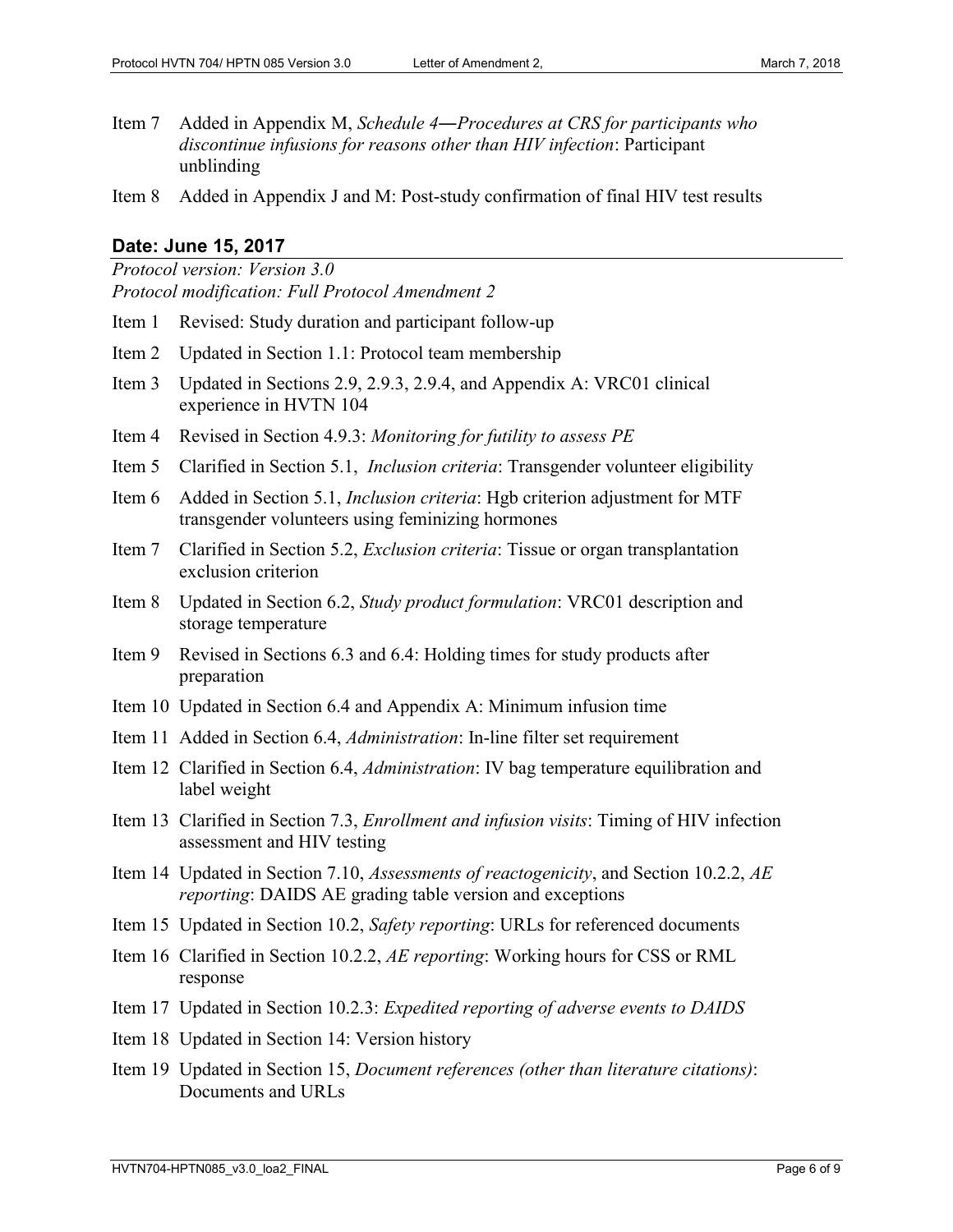- Item 20 Corrected in Section 16: *Acronyms and abbreviations*
- Item 21 Corrected in Appendix A, *Sample informed consent form*: Blood draw volumes
- Item 22 Clarified in Appendix A, *Sample informed consent form*: Early termination
- Item 23 Added in Appendix B, *Approved birth control methods for transgender men (for sample informed consent form)*: Condom use and pregnancy testing
- Item 24 Corrected in Appendix D, *Tables of procedures (for sample informed consent form*): Procedure timepoints
- Item 25 Updated in Appendices F through I: Assay locations, HVTN laboratory listings, and blood draw totals
- Item 26 Revised in Appendices G, H, K, and L: Table format and Schedule 3 blood draws at Visit #.X
- Item 27 Removed in Appendices G and H: Footnote regarding whole blood for HIV diagnostics
- Item 28 Clarified in Appendices J and M: Provision of HIV test results
- Item 29 Added as Appendix N: Protocol signature page
- Item 30 Revised in Letter of Amendment 1 to Version 2.0: Interim safety and feasibility assessments
- Item 31 Corrected: Minor typographical, grammatical, and formatting errors

#### **Date: December 14, 2016**

*Protocol version: Version 2.0 Protocol modification: Letter of Amendment 1*

- Item 1 Revised in Section 1, *Overview* and Section 4.9.1, *Role of the Data Safety Monitoring Board (DSMB)*: Interim safety assessments
- Item 2 Revised in Section 2.4.5, *Trial monitoring*: Feasibility assessment

#### **Date: July 19, 2016**

*Protocol version: Version 2.0*

*Protocol modification: Full Protocol Amendment 1*

- Item 1 Corrected in Section 1, *Overview*: Estimated total study duration
- Item 2 Added: Switzerland as study location
- Item 3 Added in Section 1 and Appendices F through I: HIV diagnostic laboratories in Peru and Brazil
- Item 4 Updated in Section 1.1: *Protocol team* membership
- Item 5 Revised: PrEP monitoring
- Item 6 Removed in Section 2.9.3, *HVTN 104*: Incorrect systemic reactogenicity rate
- Item 7 Clarified in Sections 4.9.1 and 10.4.3: Data reporting to DSMB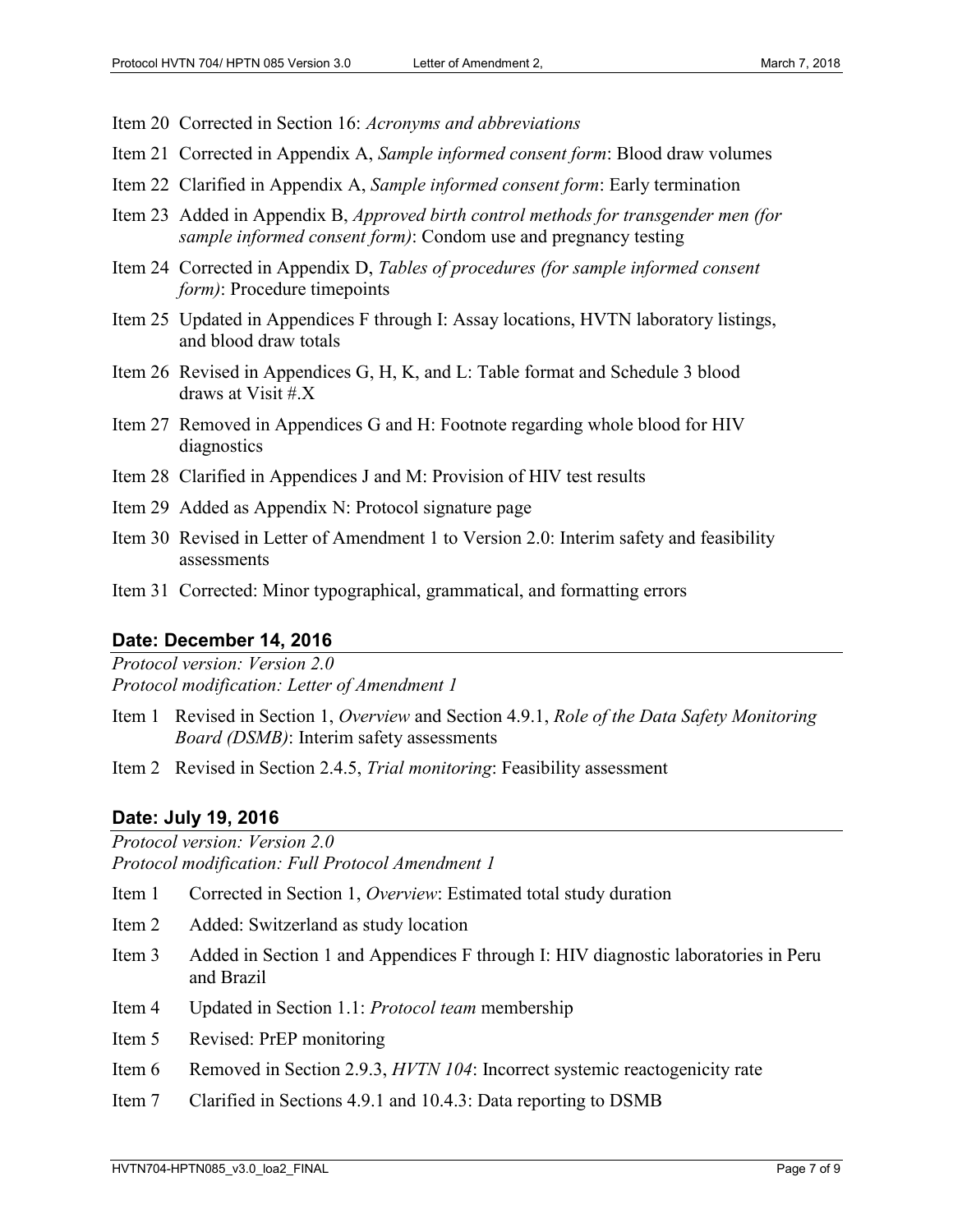| Item 8  | Clarified in Section 4.9.1.1, Sequential monitoring for potential harm, non-efficacy,<br>and high efficacy: Caption to Figure 4-6                                                                |
|---------|--------------------------------------------------------------------------------------------------------------------------------------------------------------------------------------------------|
| Item 9  | Added in Section 5.1, <i>Inclusion criteria</i> : Reference to SSP for clarification of<br>transgender eligibility                                                                               |
| Item 10 | Clarified in Section 5.2, <i>Exclusion criteria</i> : PSRT may permit exceptions to Exclusion<br>criterion #4                                                                                    |
| Item 11 | Clarified in Section 6, Study product preparation and administration: Administration<br>volumes, bag covers, and expiration prompts                                                              |
| Item 12 | Removed in Section 7.2, Pre-enrollment procedures: Required recording of generic<br>names for concomitant medications                                                                            |
| Item 13 | Clarified in Section 7.3, Enrollment and infusion visits and Section 7.10, Assessment<br>of reactogenicity: Recording and source documentation for reactogenicity events                         |
| Item 14 | Clarified in Section 7.3, <i>Enrollment and infusion visits</i> , and Appendices D, F, and J:<br>STI testing                                                                                     |
| Item 15 | Clarified in Section 7.9, Urine testing: Follow-up to abnormal urine dipstick result at<br>screening                                                                                             |
| Item 16 | Clarified in Appendix A, Sample informed consent form: VRC01 not being developed<br>for sale                                                                                                     |
| Item 17 | Added in Appendix A, Sample informed consent form: Option to include consent for<br>HIV-infected study participants                                                                              |
| Item 18 | Renumbered in Appendix A: Section 19, "If you stop getting IVs for reasons other<br>than HIV infection"                                                                                          |
| Item 19 | Added in Appendix D: Procedure tables for HIV-infected participants and for<br>participants whose infusions have been stopped for reasons other than HIV infection                               |
| Item 20 | Clarified in Appendix E, Sample consent form for participants with HIV infection at<br>enrollment or during the study: Number of visits, physical exams, and HIV<br>transmission risk counseling |
| Item 21 | Throughout protocol document: Minor errors corrected                                                                                                                                             |
| Item 22 | Updated: Section 14, Version history                                                                                                                                                             |
|         |                                                                                                                                                                                                  |

### **Date: March 9, 2016**

*Protocol version: Version 1.0 Protocol modification: Original protocol*